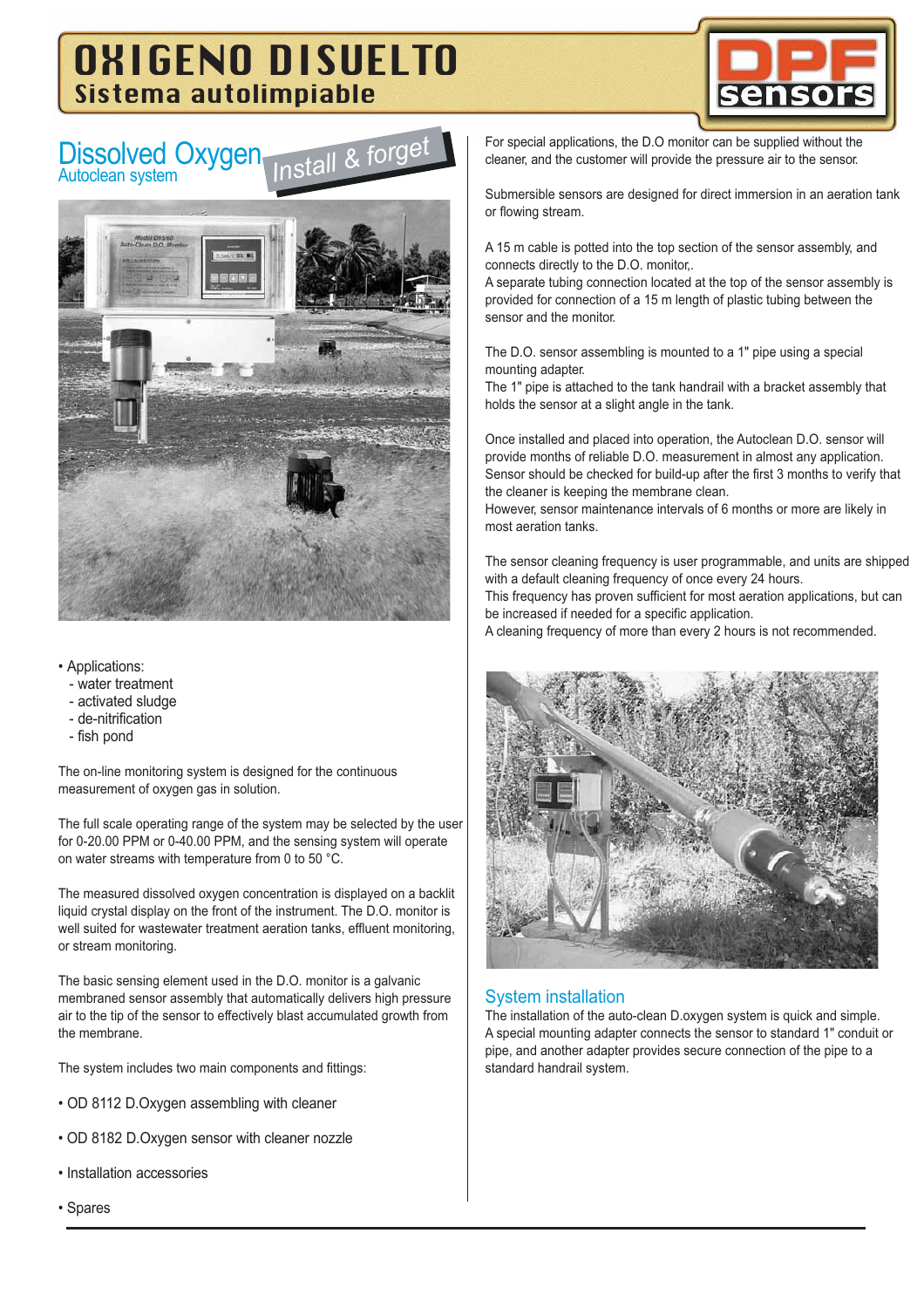# OXIGENO DISUELTO Sistema autolimpiable



## OD 8112 Autoclean D.Oxygen monitor



In this control box are installed the OD 7685.010 monitor and the cleaner consisting of compressor, reservoir and solenoid.

Air pressure: 3 bar Dimensions: 376 x 306 x 207 mm Protection: IP 65 Power: 220 Vac 50/60 Hz 150 VA

OD 7685.010 specifications are described on the page related to the instrument.



*Typical installation of the immersion probe*

## OD 8182

Autoclean D.Oxygen probe



The probe is equipped with a galvanic membraned sensor and a RTD temperature element.

A titanium nozzle injects the pressure air for the membrane cleaning.

The package includes the connecting cable and:

0012.020007 DO sensor 0012.040003 Assembled Lead electrode 0012.050001 Kit of 10 membranes 5 mils 0012.090007 Electrolyte bottle 120 cc. (4 OZ) 0012.050014 Screw and OR Kit 0012.440040 33 m PVC tubing

## **Specifications**

Submersible type with top holder and screw-in sensor Response time 90% in 180 s with 5 mil membrane Temp. sensor Pt100 integral to sensor Temp. limits  $-5$  to +55 °C Connections 5 wires cable, 15 m (150 m max) 15 m flexible tubing 1/4"-3/8" Materials Noryl and stainless steel

#### **Accessories**

Choose one of the following accessory for the installation

0012.450043 Adapter for extension pipe

0012.000624 Swivel mounting including 0012.450043 adapter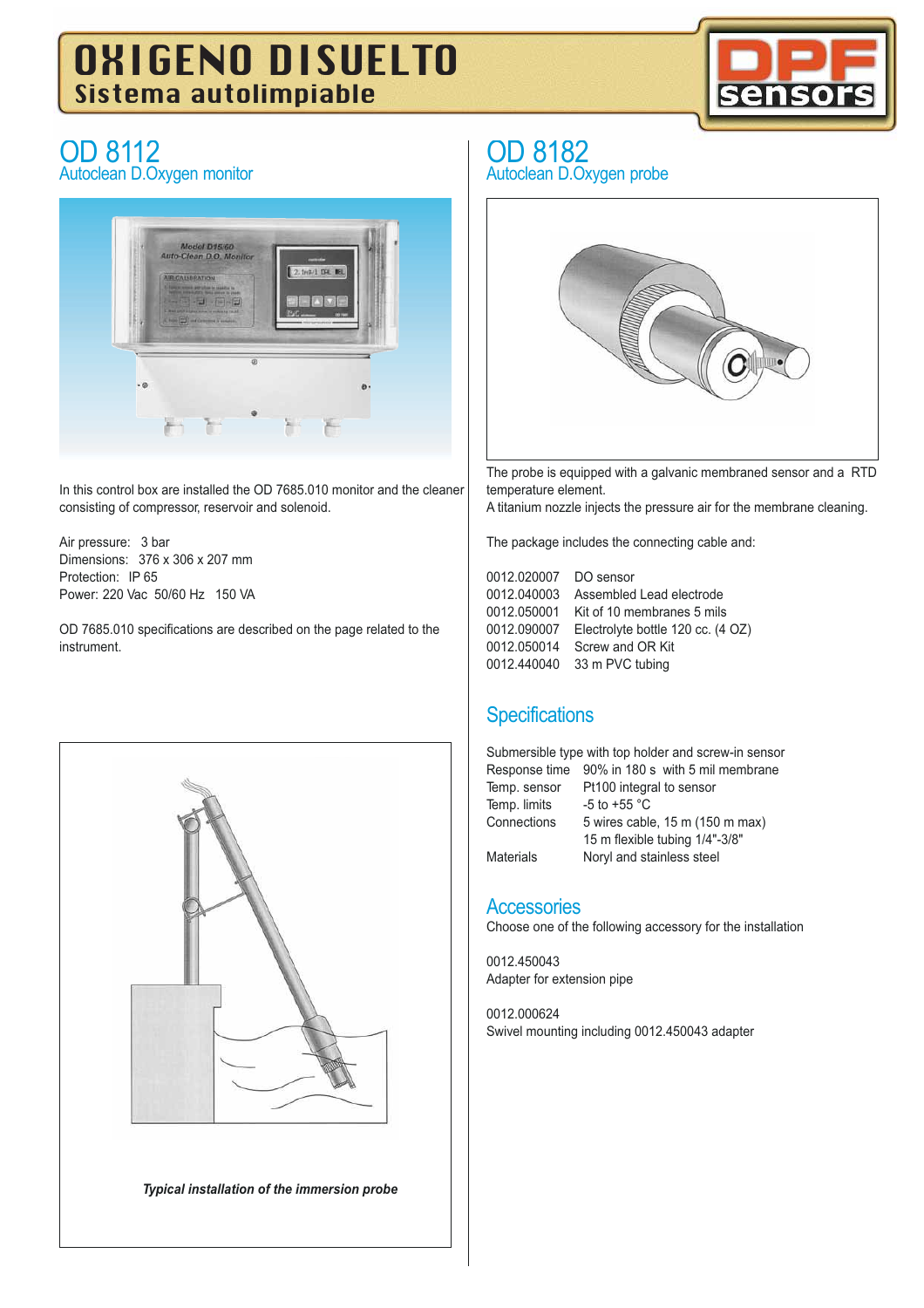



## **ST 6115 Optical dissolved oxygen 2-wire 4/20 mA transmitter**



This unique submersible probe has been designed to measure dissolved oxygen based on fluorescent technology.

The measuring system consists of:

- optical device complete with a layer of fluorescent material,
- electronic circuit with an exciting beam for the fluorescence detection,
- built-in 2-wire 4/20 mA transmitter:
- digital input for calibration and configuration
- nozzle for the autoclean by external pressure air

The automatic temperature compensation is done internally by means of a built-in sensor.

Thanks to its 4/20 mA isolated output, the probe can be directly connected to a PLC or data logger, without using amplifiers or other devices.

The probe can be connected to B&C Electronics controller BC7635, which provides the power to the probe, the measuring readout, 2 set-points and an alarm, the hold during the cleaning cycle.

The most common applications of this probe include: water quality monitoring, municipal and industrial water treatment and aquaculture.

#### **Principle of operation**

A light beam of a specific wavelength is sent to a special fluorescent layer in contact with the sample. The absorbed light energy is partially released as a light pulse with an higher wavelength.

This phenomena is called fluorescence.

If oxygen molecules are in contact with the sensing layer, the fluorescing is reduced (quenching).

By measuring the amount of quenching it is possible to determine the oxygen concentration.

The advantages of this measuring method are the absence of electrolyte and membrane, the possibility to measure the oxygen concentration in water or in air, and a good sensitivity in a low oxygen concentration.

#### **Specifications**

**Measuring method:** optical

**Scale:** 0-20 ppm

**Sensitivity:** +/- 0,5 % of the scale

**Response time:** 95% in < 60 seconds

**Power supply:** 9/36 Vdc

**Isolated output:** 4/20 mA current Loop

**Load:** 600 Ω max. at 24 Vdc

**Temperature compensation:** automatic

**Room temperature:** -5/50 °C

**Max. pressure:** 10 Bar at 25 °C

**Length:** 180 mm

**Diameter:** 62.5 mm

**Body:** PVC

B&C Electronics Srl - Via per Villanova 3 - 20040 Carnate (Mi) - Italy - P.IVA 00729030965

**Cable:** 10 m (100 m max.)

**Installation:** submersible

**Autoclean:** by pressure air 3 bar max

**Protection:** IP 68

**Sensing element life:** 1 year, protected from light replaceable by customer



example of application with BC 7635 controller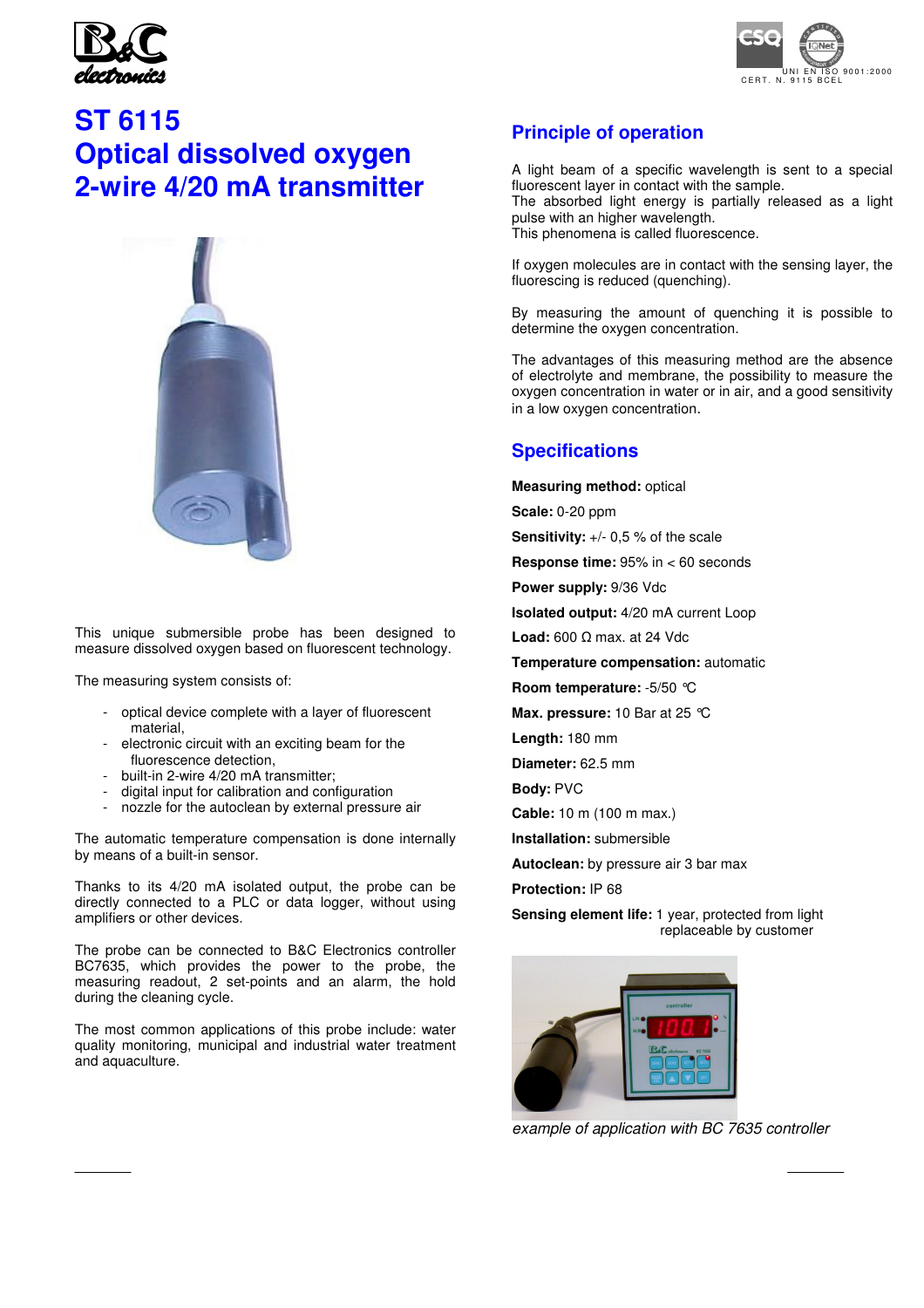# OXIGENO DISUELTO Controlador



# OD 7685.010

Autoclean Dissolved Oxygen controller



*Add the following to the common Features/Specifications of the 7685 Series shown overleaf*

- Applications:
	- water treatment
	- activated sludge
	- de-nitrification
	- fish pond
- Input from galvanic cell
- Scales: PPM mg/l % air sat. mmHg
- Autoranging
- Temperature readout in °C or °F
- Dual filter software
- Calibration parameters display
- Dual set-point and alarm conditions display
- Autocalibration in air
- Automatic or manual temperature compensation
- Pressure, R.H., salinity compensation
- Dual isolated output: - 0/20 mA or 4/20 mA selectable - programmable input on the span
- Automatic or manual operation
- Dual set-point with hysteresis, delay, and min/max programmable functions
- Autoclean relay and holding function for input and outputs
- Automatic overload protection and reset
- Extractable terminal block
- 96x96 (1/4 DIN) housing

#### **Specifications**

Galvanic cell membrane: 1 mil - 2 mil - 5 mil (5 mil standard) cable length: 15 m

#### \* Scales

0/400 - 0/200.0 - 0/20.00 mmHg 0/400 - 0/200.0 - 0/20.00 % air saturation 0/40.0 - 0/20.0 PPM - 0/2000 PPB 0/40.0 - 0/20.00 mg/lt - 0/2000 µgr/lt

\* Software filter 90% RT: 0.4/50.0 s Zero: ± 1 mV Sensitivity: 62.5/212.5 %

#### **Temperature**

measuring and compensation range: +2/+52 °C or 28,4/125,5 °F Zero: ± 2 °C or ±3,6 °F Input: Pt100 3 wires

Temperature compensation Internal table for each membrane type Reference temperature: 20 °C or 68 °F Manual compensation: 0/50.0 °C or 32/122 °F

Secondary parameters Pressure: 500/800 mmHg Salinity: 0/60,000 PPM Relative humidity: 0/100 %

Analog outputs Dual isolated for D.O and temperature

Set points Dual with ON/OFF programmable functions

#### \* Autoclean function

- Disable manual auto + manual
- \* Repetition cycle: 0.1/24 hours
- \* Number of cycles: from 1 to 10
- \* Compressor time: 0.5/60.0 sec.
- \* Discharge time: 0.5/10.0 sec.
- \* Holding time: 0/20.0 min. (for measuring, outputs, relays)

*The technical specifications may be changed without notice*

#### Probes and accessories

This instrument uses the OD 8182 dissolved oxygen probe.

It is normally installed in the OD 8112 autoclean assembly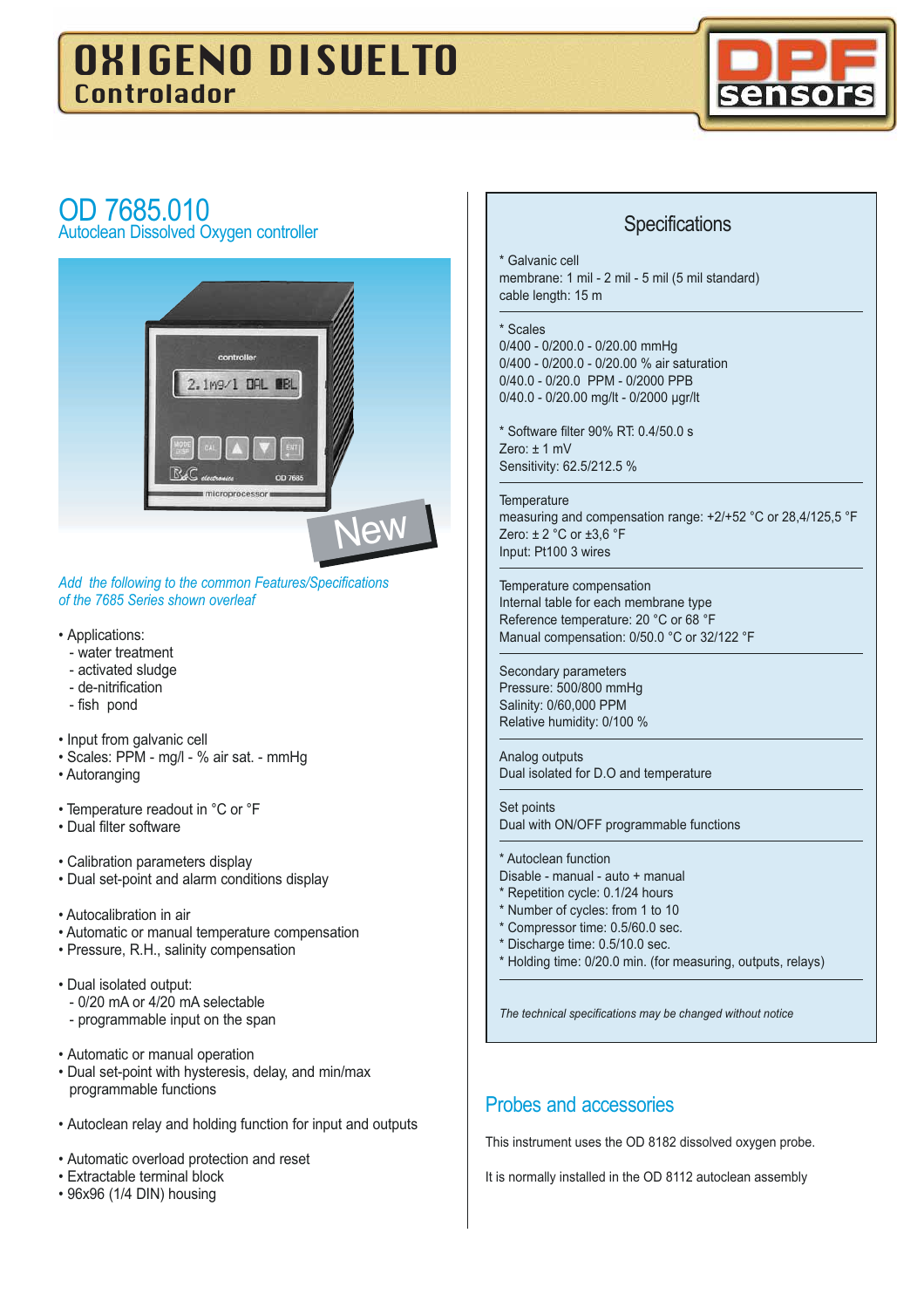# OXIGENO DISUELTO Sensores





#### SI 683

D.Oxygen probe with polarographic sensor type SZ 654.1. L. 1170 mm. ST 683

D.Oxygen probe with polarographic sensor type SZ 654.1 and microtranmitter 080610.2. Length 1200 mm.

**Specifications** 

Body: PVC Diameter: 34 mm. Depth: adjustable

Operating Temperature: 40 °C max. Options: special materials and length

## Dissolved Oxygen cells



SZ 641.2 Polarographic D.O. cell with built-in Pt1000. 250 nA. Current in air at 20 °C, Temperature 0/45 °C. Epoxy body L=110 mm, D=12 mm;able 1.5m with BNC/Jack connectors. Ship with spare membrane and electrolyte. Applications: portable instruments.



SZ 654.1 Polarographic D.O. cell with built-in Pt100. 250 nA. Current in air at 20 °C, Temperature 0/45 °C. Epoxy body L=110 mm, D=12hm, cable 5 m. Ship with spare membrane and electrolyte. Applications: immersion and in-line, water treatment, industrial instruments. SZ 659.R1 spare membrane/electrolyte.



SZ 664.2 Polarographic D.O. cell with built-in Pt1000. 250 nA. Current in air at 20 °C, Temperature 0/60 °C. Epoxy body L=125 mm, D=21.5 mm, cable 5 m with BNC/Jack connectors. Ship with spare membrane and electrolyte. Applications: submersible, portable instruments in water treatment. SZ 669.R1 spare membrane/electrolyte.



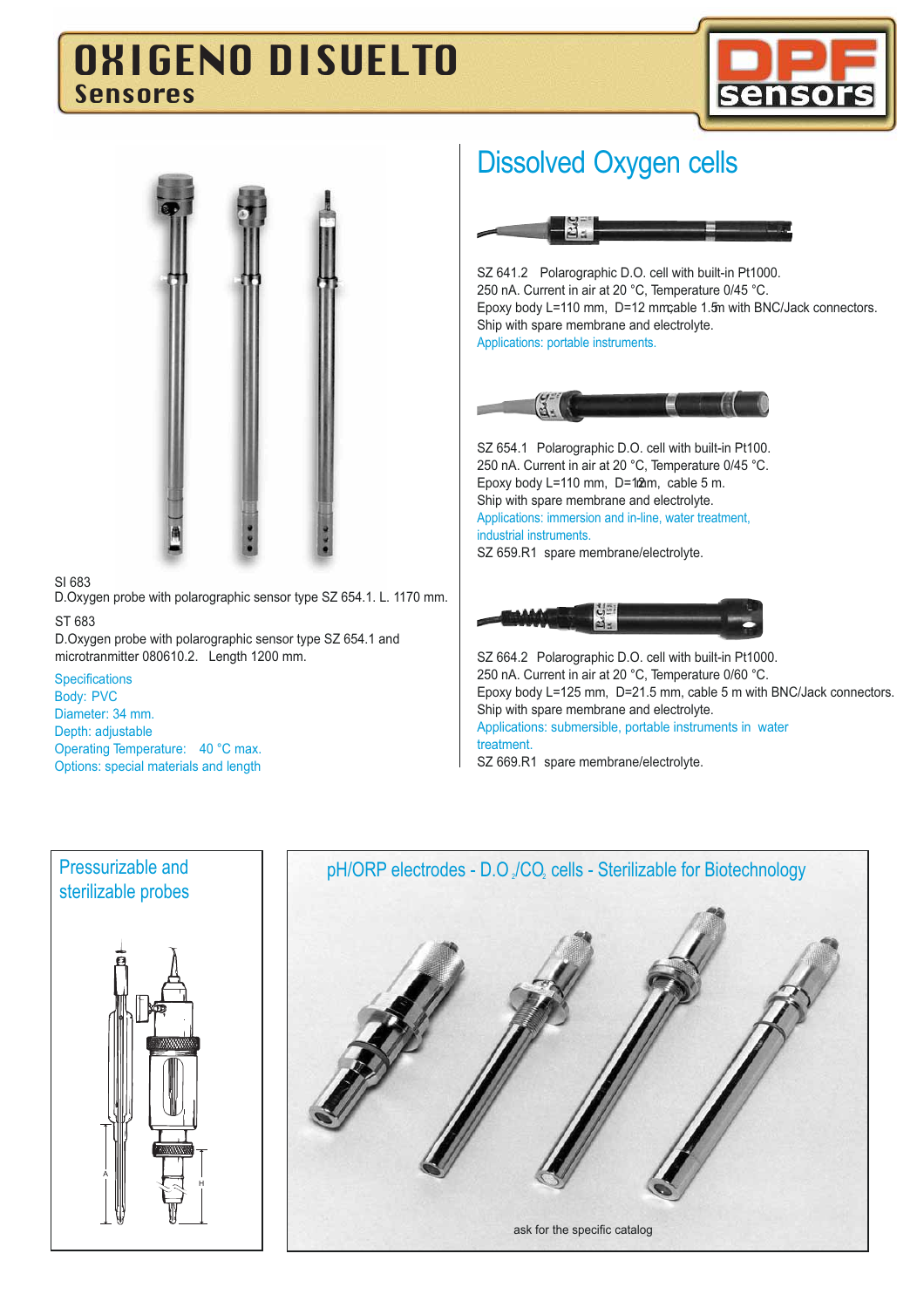# OXIGENO DISUELTO Controlador



## OD 7685 Dissolved Oxygen controller



*Add the following to the common Features/Specifications of the 7685 Series shown overleaf*

- Applications:
	- water treatment
	- drinking water
	- fish pond
	- food industry
	- biotechnology
- Selectable input from:
	- polarographic high/low current cells
	- galvanic cells
	- 080610.2 preamplifier
- Scales: PPM mg/l % air sat. mmHg
- Autoranging
- Temperature readout
- Dual filter software
- Calibration parameters display
- Dual set-point and alarm conditions display
- Autocalibration in air
- Automatic or manual temperature compensation
- Pressure, R.H., salinity compensation
- Isolated output:
	- 0/20 mA or 4/20 mA selectable
	- programmable input on the span
- Automatic or manual operation
- Dual set-point with hysteresis, delay, and min/max programmable functions
- Alarm:
	- min/max and delay programmable
	- on set-points timing
- Autoclean relay and holding function for input and outputs

## **Specifications**

Polarographic Cell Low Current cell: 25/75 nA High Current cell: 140/510 nA \* Polarization: 0/1250 mV

Galvanic Cell Input: 17/51 mV

#### Selectable scales

0/200.0 mmHg D.O. partial pressure 0/200.0 % air saturation 0/20.00 PPM 0/20.00 mg/l \* Software filter 90% RT: 0.4/50.0 sec. Zero adjustment: +/- 10% Sensitivity adjustment: 80/170 % Display resolution at 20°C: 1/1000

Secondary parameters Pressure: 500/800 mmHg Salinity: 0/60,000 PPM Relative Humidity: 0/100 %

#### **Temperature**

Input: RTD Pt100 2/3 wires connection Measuring and compensation range: -2/+52 °C Resolution: ±0.1 °C Zero adjustment: ±2 °C Manual temp. comp: 0/50 °C

#### **Options**

| The following options are available: |                                                                      |  |  |  |  |
|--------------------------------------|----------------------------------------------------------------------|--|--|--|--|
|                                      | 091.3713 dual analog programmable and isolated output.               |  |  |  |  |
|                                      | The operator may select an output for temperature.                   |  |  |  |  |
| 091.701                              | RS232 isolated output.                                               |  |  |  |  |
|                                      | The output sends the data (E.C., $^{\circ}$ C) to the serial port of |  |  |  |  |
|                                      | the computer.                                                        |  |  |  |  |
| 091.404                              | 24 Vac power supply                                                  |  |  |  |  |

*The technical specifications may be changed without notice*

# OD 3630 Dissolved Oxygen transmitter

- OD 7635 Dissolved Oxygen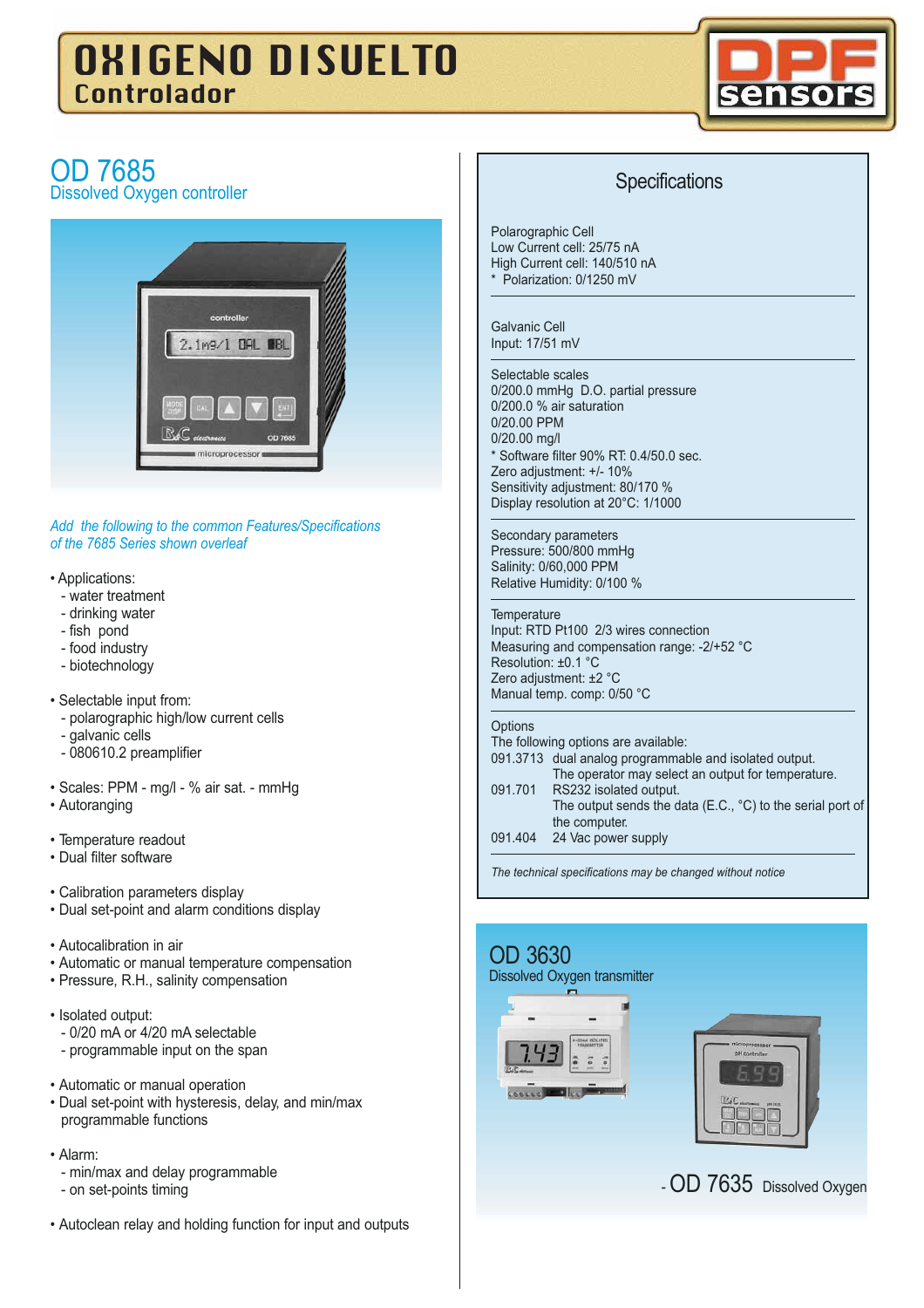# OXIGENO DISUELTO Controlador



## **MICROTRANSMITTERS** for industrial probes

- Suitable for 7685 Series and 565 Series
- IP 65 water-tight protection
- Water-tight output connector
- For immersion and in-line probes
- Easy installation and maintenance



## 080610.2 Dissolved Oxygen microtransmitter

This miniature preamplifier is realised in a water-tight enclosure with a waterproof connector for a shielded 7-wire cable for the transmission of dissolved oxygen and temperature signals.

Input comes from polarographic cells and from Pt100 devices. It is used together with the OD 7685 or OD 565.2 models in cases where there are long distances between the oxygen cell and the controller.

The transmitter can be adjusted as far as the zero point, the sensitivity and the cell polarization is concerned.

The connection between the microtransmitter and the panel regulator is made using a 7-pin waterproof connector (cod. 2231520).

#### **Specifications**

Standard cables with connector are also available: SZ 9481: 2231520 + cable length 10 m (33 feet) SZ 9483: 2231520 + cable length 30 m (100 feet) Recommended cable:7 x 0.25 mm shielded

#### **Accessories**

See accessories for 080315.

### OD 565.2 Dissolved Oxygen controller

- Input polarographic cell galvanic cell (option) microtransmitter
- Scales PPM % air saturation % O  $\rightarrow$  mmHg
- Temperature and Temperature Coefficient display
- Manual and automatic Temperature compensation



## General informations

This instrument presents all the advantages of a modern and reliable measurement of dissolved oxygen in industrial plants.

Input comes either from a polarographic cell or from a microtransmitter (Galvanic cell as option).

It also features manual and automatic temperature compensation by means of a Pt100 sensor and the display and the adjustment of the temperature coefficient.

The temperature value is adjusted by the trimmer on the front panel. The temperature readout, both in manual and automatic temperature operation, is obtained by pushing a button on the front panel.

The two set-points are independent and programmable by a front-panel control with the possibility of selecting the min/max function by rear selectors and also the possibility to insert a delay up to 5 seconds.

The controller provides an output of 0/20 or 4/20 mA selectable, proportional to the meter reading, for driving a recorder or remote readout having a non-grounded input.